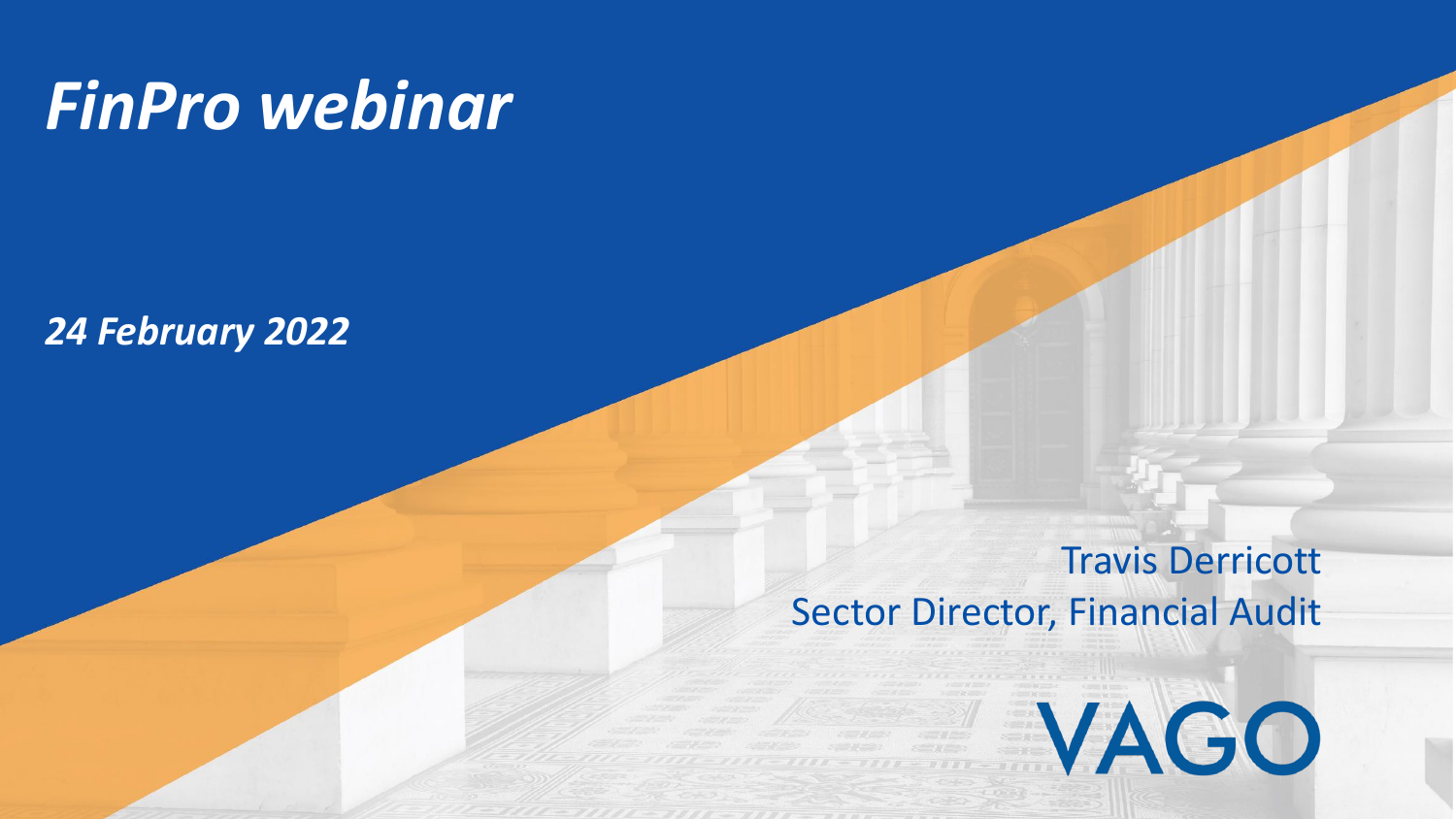## **Agenda**

- **1. What do we know about the new Sector Director?**
- **2. VAGO organisational structure**
- **3. VAGO news**
- **4. Key audit risks and areas of focus for 2021-22**
- **5. Model accounts**
- **6. Pieces of the puzzle!**
- **7. Questions**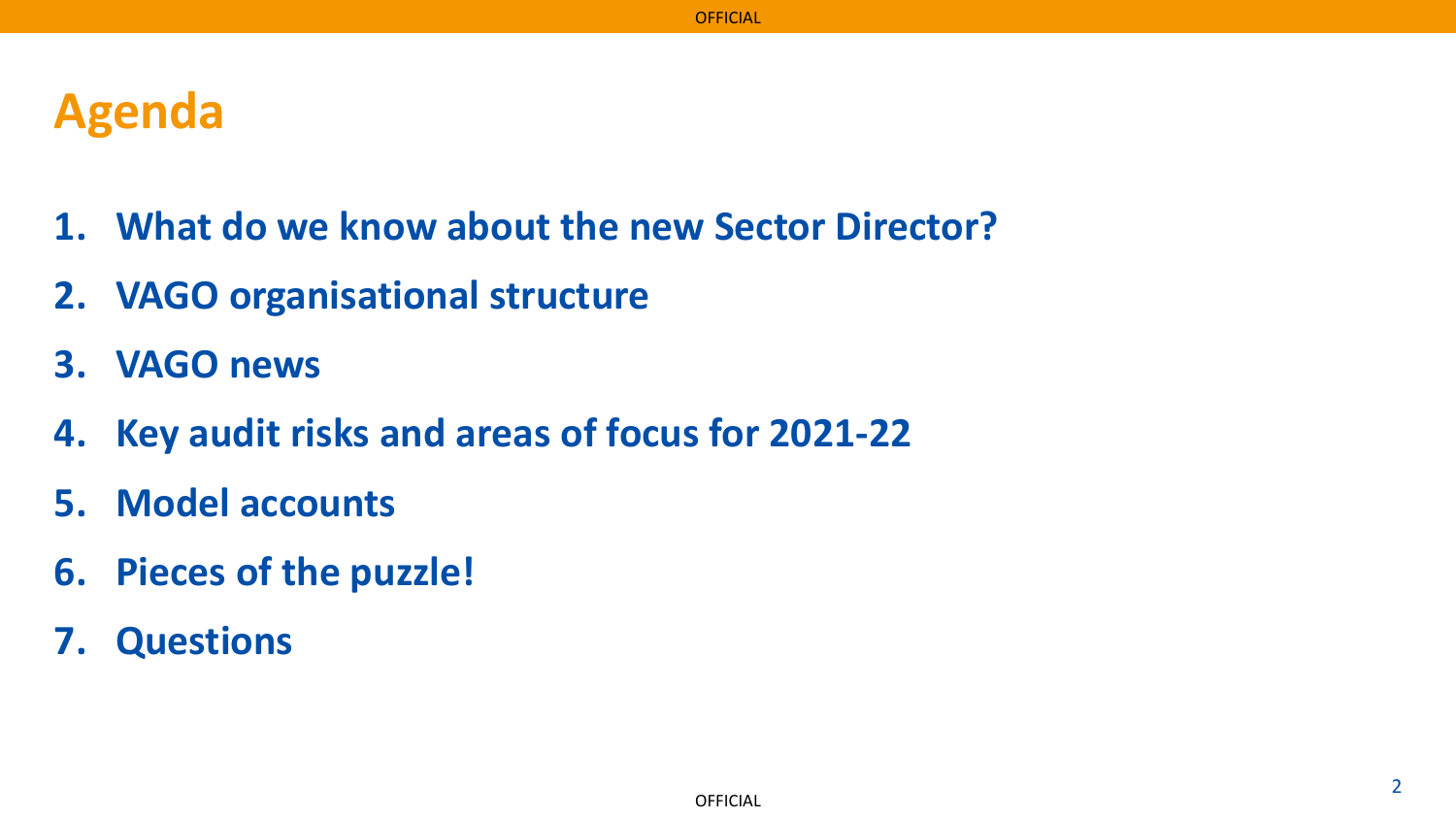## **What do we know about the new Sector Director?**









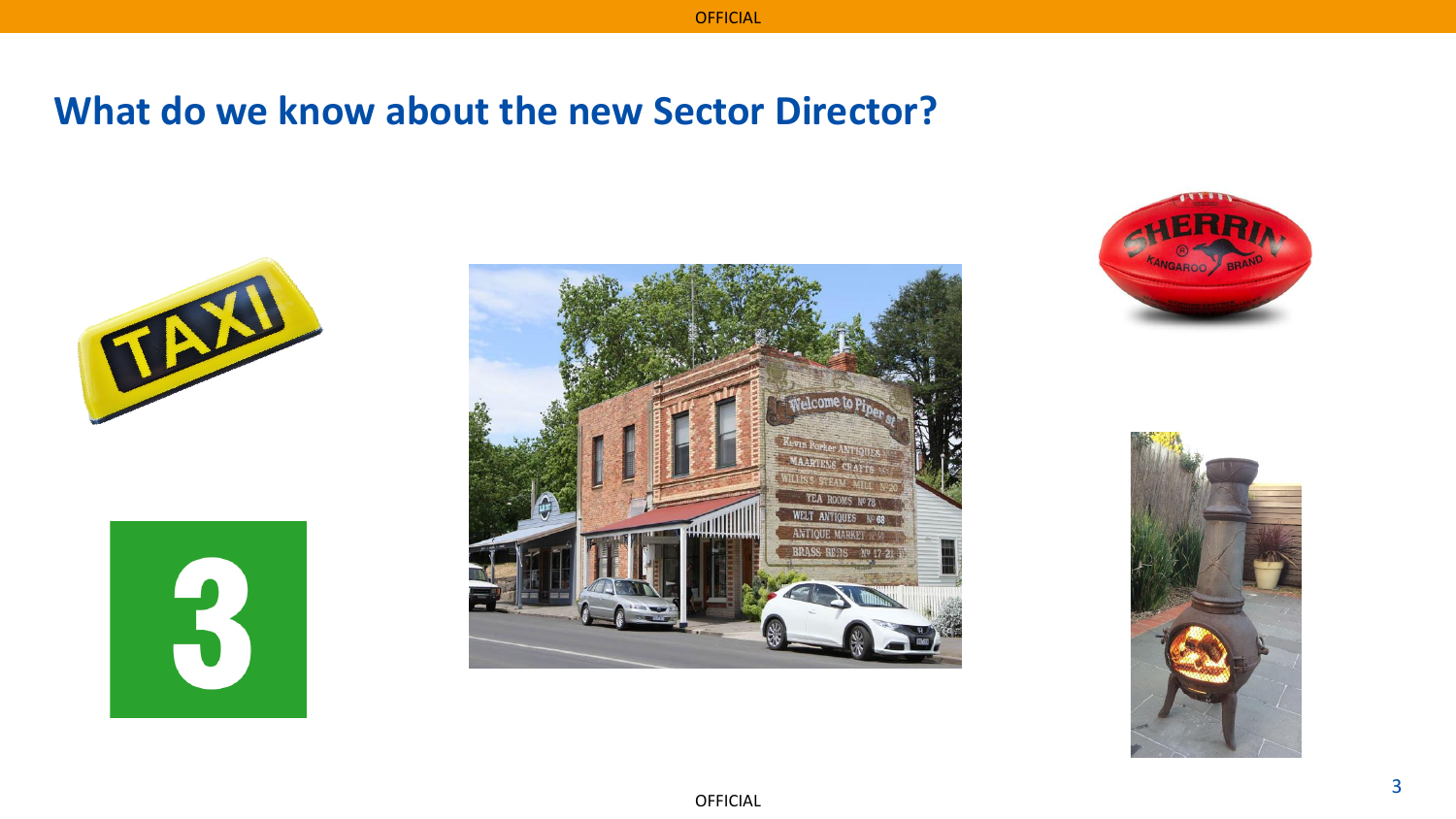## **Organisational structure**

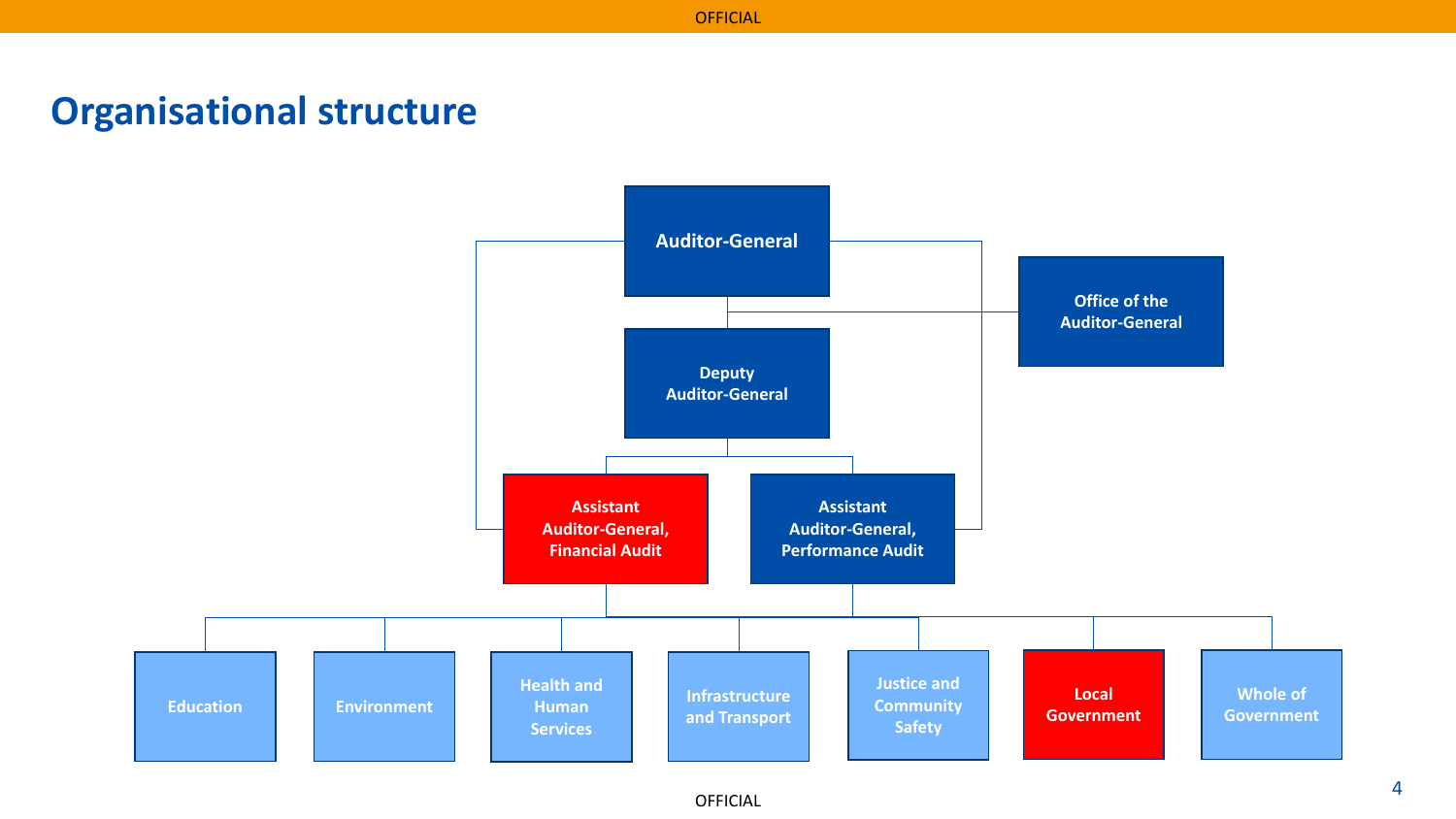## **Organisational structure (continued)**

#### **LG Financial Audit team**

**Travis Derricott, Sector Director**

**Barbara Chipwanya, Senior Audit Manager**

**Jung Yau, Audit Manager**

#### **Our team of audit service providers**

- ➢ **BDO**
- ➢ **Crowe**
- ➢ **HLB Mann Judd**
- ➢ **Johnsons MME**

#### ➢ **RSD**

➢ **RSM**

**LG Performance Audit team Jenny Koong, Acting Sector Director Rocco Rottura, Senior Audit Manager Michelle Trieu, Acting Assistant Audit Manager**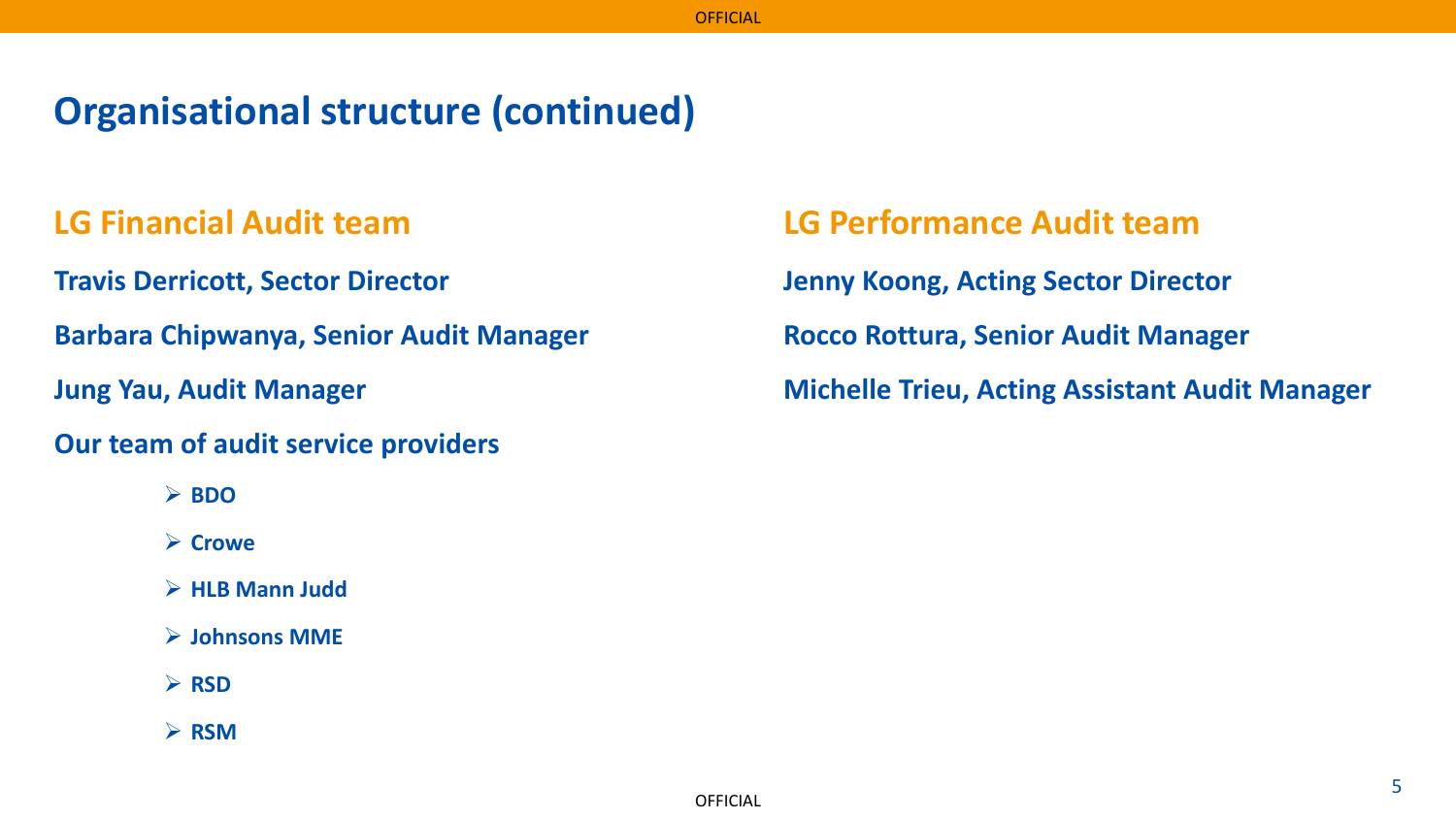### **VAGO news**

#### **1. Annual plan 2022-23**

- ➢**Stakeholder consultation underway … 14 Feb to 14 Mar '22**
- ➢**Topics in out years under review**
- ➢**Table in Parliament during June 2022**
- **2. Performance Audits underway (involving Councils)**
	- ➢**Fraud control over local government grants … 6 councils**
	- ➢**Offsetting native vegetation loss on private land ... 4 councils**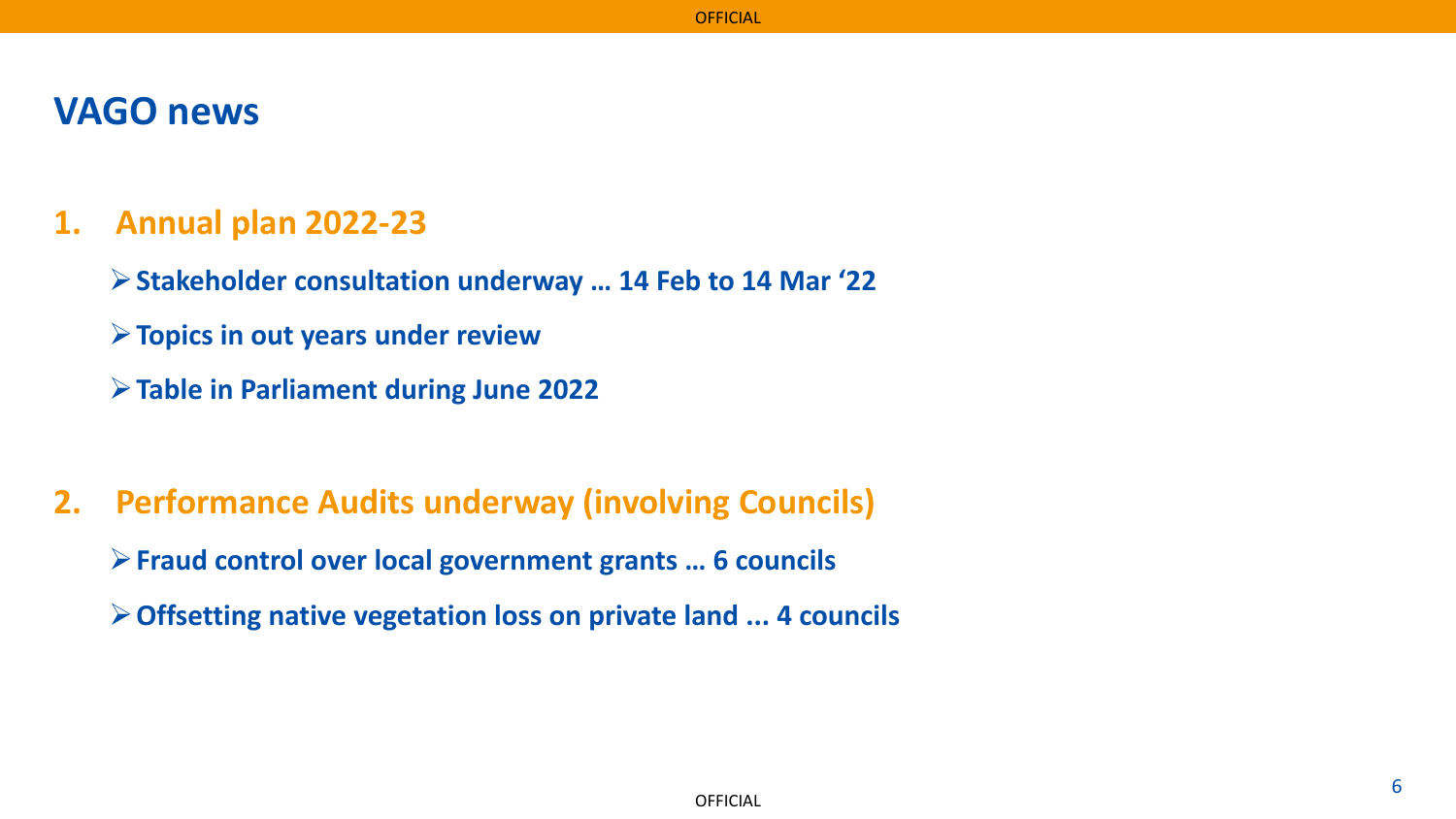## **VAGO news (continued)**

- **3. Financial Audit** 
	- ➢**COVID-19 impact continues**
	- ➢**State election**
	- ➢**Upcoming tender round**

➢**Parliamentary reports … Results of Audit 2021-22: Local Government** 

**4. Audit Committee chairs forum**

➢**Scheduled for June 2022, planning underway**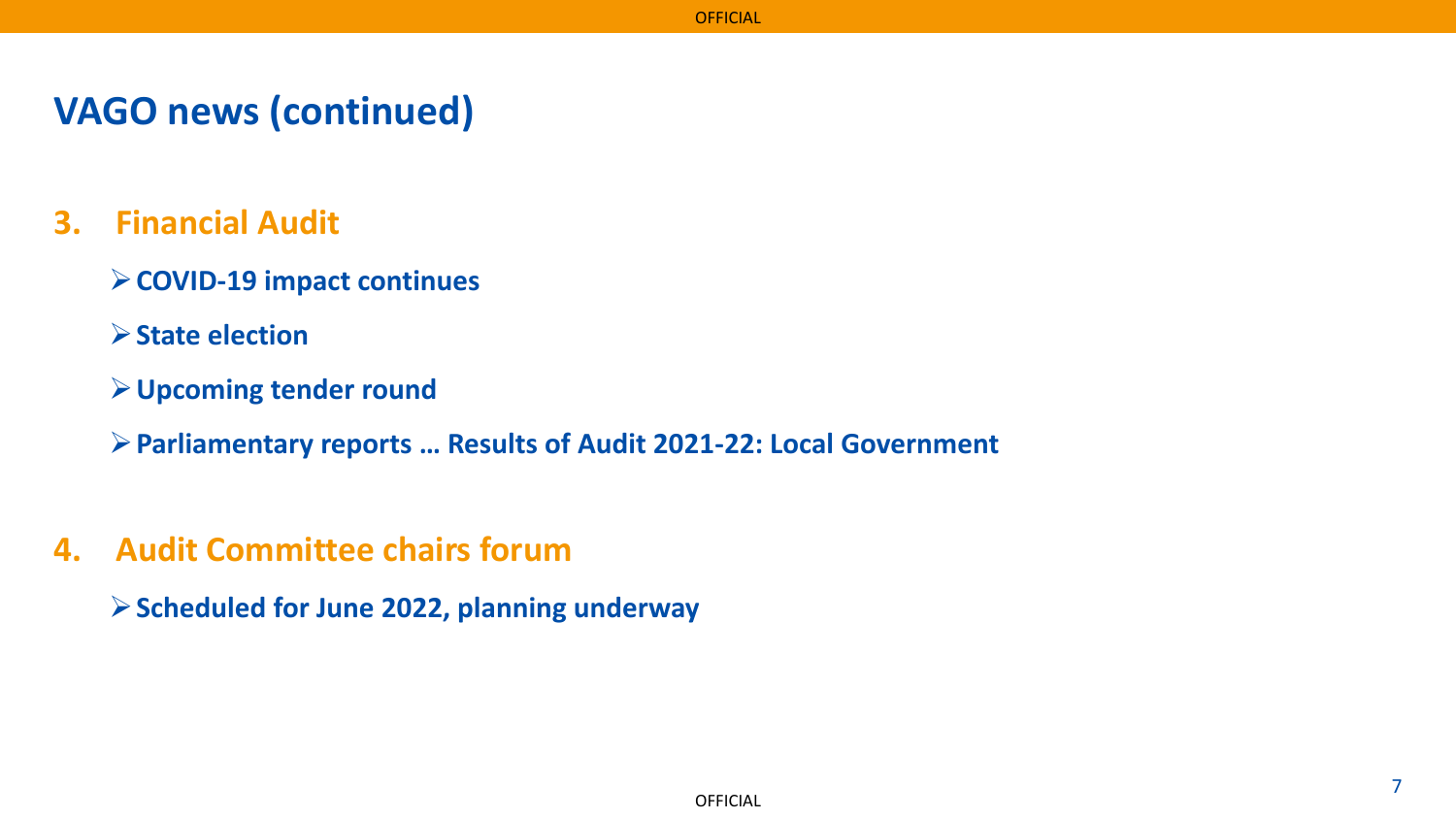## **Key audit risks and areas of focus**

**Financial statements**

- ➢**Valuation of property, infrastructure, plant and equipment**
- ➢**COVID-19 impacts**
- ➢**Developer contributions – monetary and non-monetary**
- ➢**Government grants**
- ➢**Landfill provisions**
- ➢**Regional library corporation developments**

**Performance statement**

➢**Compliance with the Regulations, completeness and accuracy of data**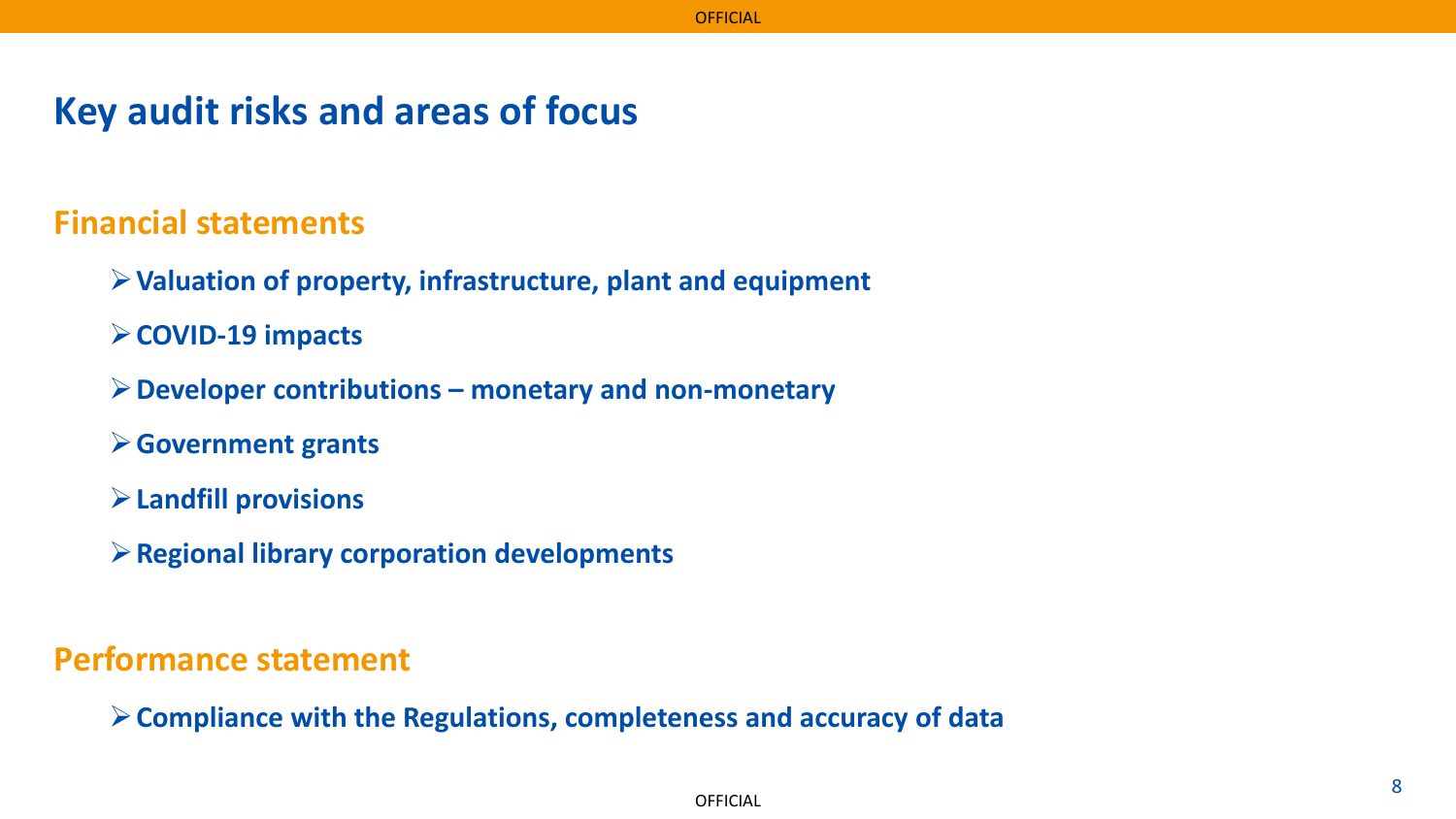## **Key audit risks and areas of focus (continued)**

#### **Government grants**

- ➢**Application of AASB 15 & AASB 1058**
	- ➢ **Management need to exercise judgement … start with AASB 15**
- ➢**Do we have an enforceable contract with sufficiently specific performance obligations**
	- ➢ **xx units to be delivered at xx \$ price over xx period**

#### ➢**Funding agreements**

- ➢ **Review agreement and document your assessment against the specific clauses of AASB 15 to support your position**
- ➢ **Focus on material funding agreements**
- ➢**Multiple Councils receiving funding under same grant agreement**
	- ➢ **VAGO happy to review the funding agreement, in conjunction with our ASPs, and form a view prior to balance date**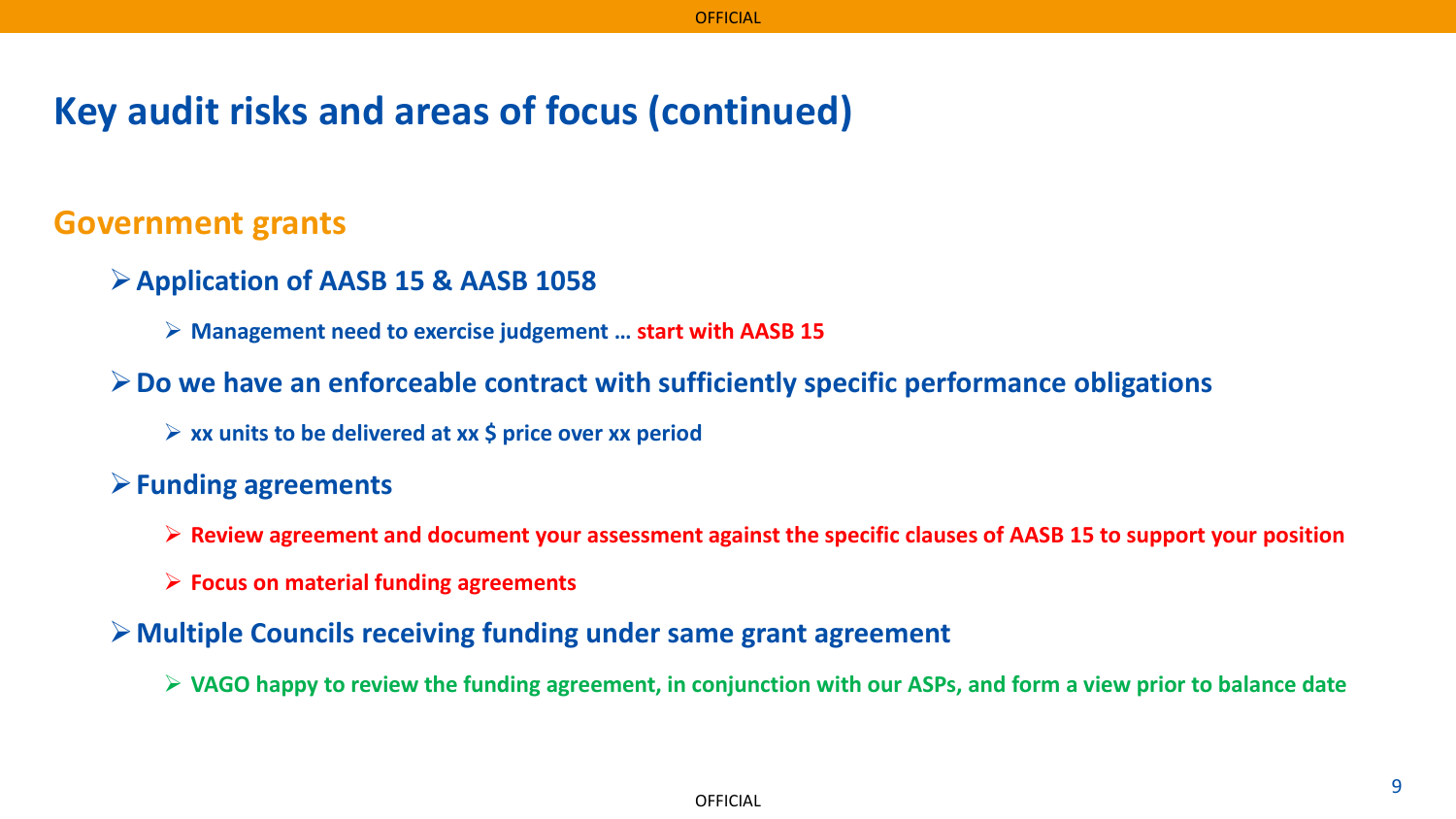## **Model accounts**

### **1. LG model accounts 2021-22**

- ➢*Local Government (Planning and Reporting) Regulations 2020*
- ➢**VAGO consulted and feedback provided**
- ➢**line items and disclosures not relevant to a particular Council should be deleted**

➢**if a disclosure relates to an immaterial line item it can be deleted** 

- **2. COVID disclosures to be tailored**
- **3. VAGO publication streamlining financial statements**

➢**[https://www.audit.vic.gov.au/news/streamlining-public-sector-financial-statements-tips-and-tricks-](https://www.audit.vic.gov.au/news/streamlining-public-sector-financial-statements-tips-and-tricks-20210127)20210127**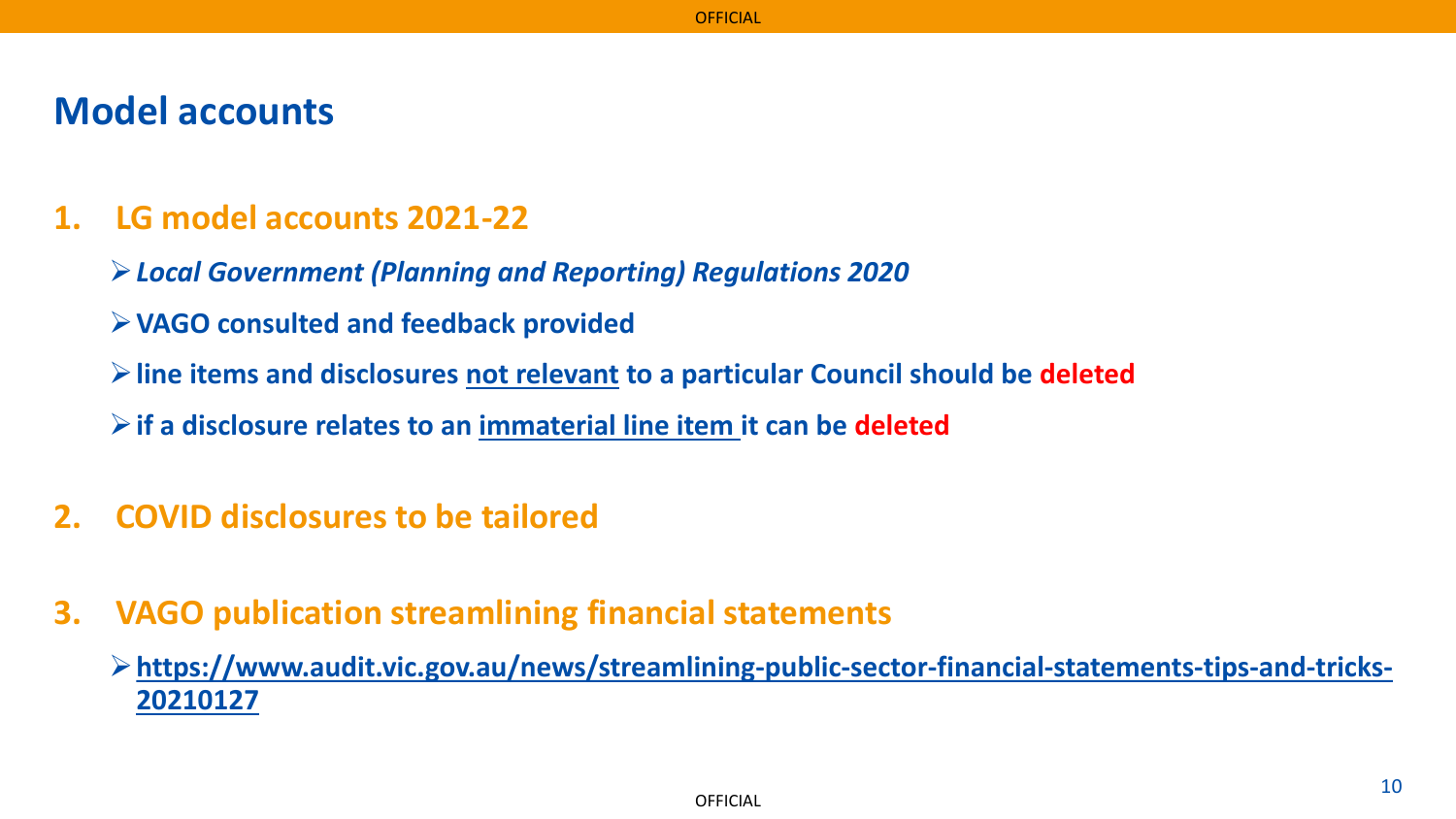## **Pieces of the puzzle**

**- Preparation of financial statements and the performance statement**